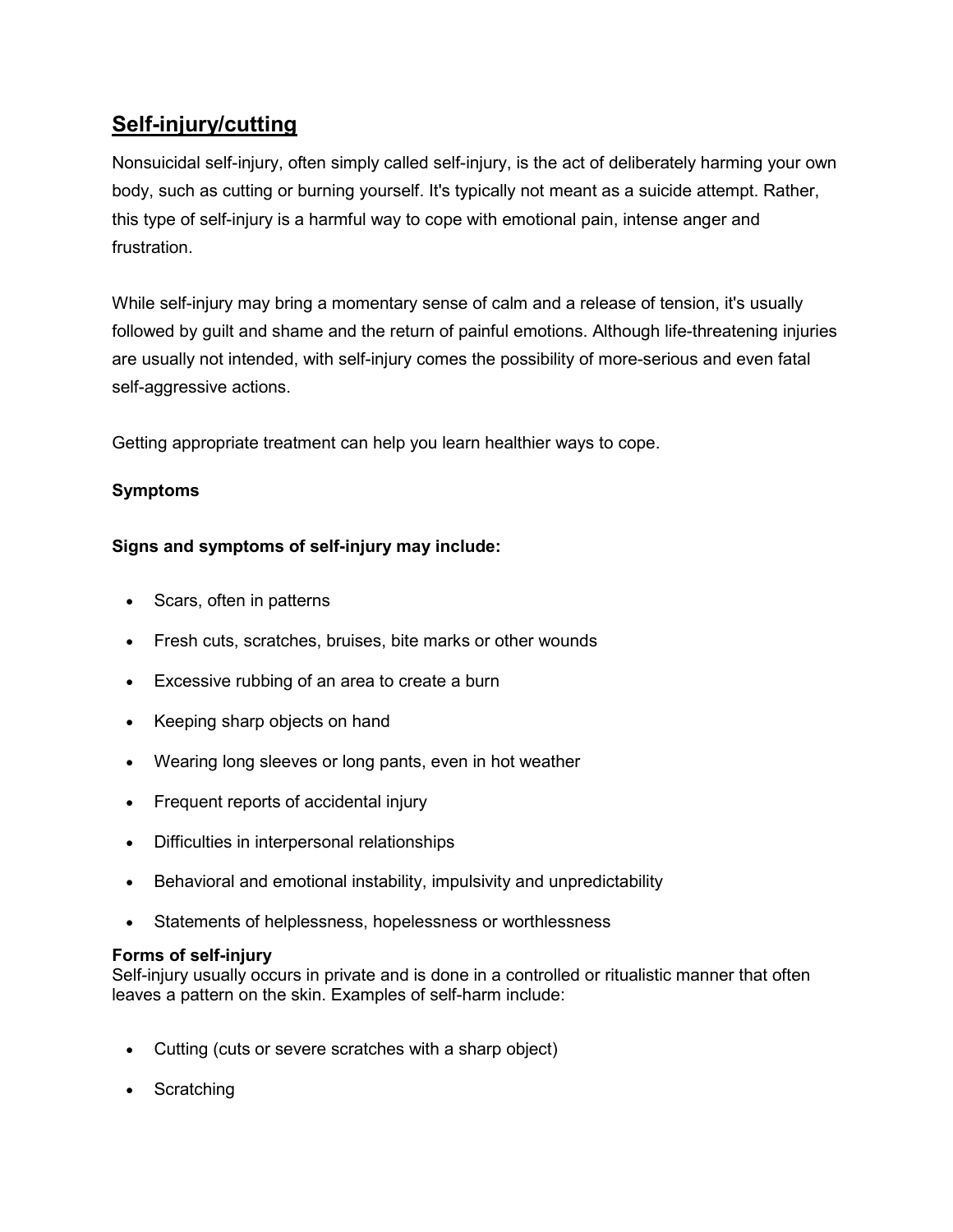- Burning (with lit matches, cigarettes or heated, sharp objects such as knives)
- Carving words or symbols on the skin
- Self-hitting, punching or head banging
- Piercing the skin with sharp objects
- Inserting objects under the skin

Most frequently, the arms, legs and front of the torso are the targets of self-injury, but any area of the body may be used for self-injury. People who self-injure may use more than one method to harm themselves.

Becoming upset can trigger an urge to self-injure. Many people self-injure only a few times and then stop. But for others, self-injury can become a long-term, repetitive behavior.

## **When to see a doctor**

If you're injuring yourself, even in a minor way, or if you have thoughts of harming yourself, reach out for help. Any form of self-injury is a sign of bigger issues that need to be addressed.

Talk to someone you trust — such as a friend, loved one, doctor, spiritual leader, or a school counselor, nurse or teacher — who can help you take the first steps to successful treatment. While you may feel ashamed and embarrassed about your behavior, you can find supportive, caring and nonjudgmental help.

## **When a friend or loved one self-injures**

If you have a friend or loved one who is self-injuring, you may be shocked and scared. Take all talk of self-injury seriously. Although you might feel that you'd be betraying a confidence, selfinjury is too big a problem to ignore or to deal with alone. Here are some ways to help.

- **Your child.** You can start by consulting your pediatrician or other health care provider who can provide an initial evaluation or a referral to a mental health professional. Express your concern, but don't yell at your child or make threats or accusations.
- **Preteen or teenage friend.** Suggest that your friend talk to parents, a teacher, a school counselor or another trusted adult.
- **Adult.** Gently express your concern and encourage the person to seek medical and mental health treatment.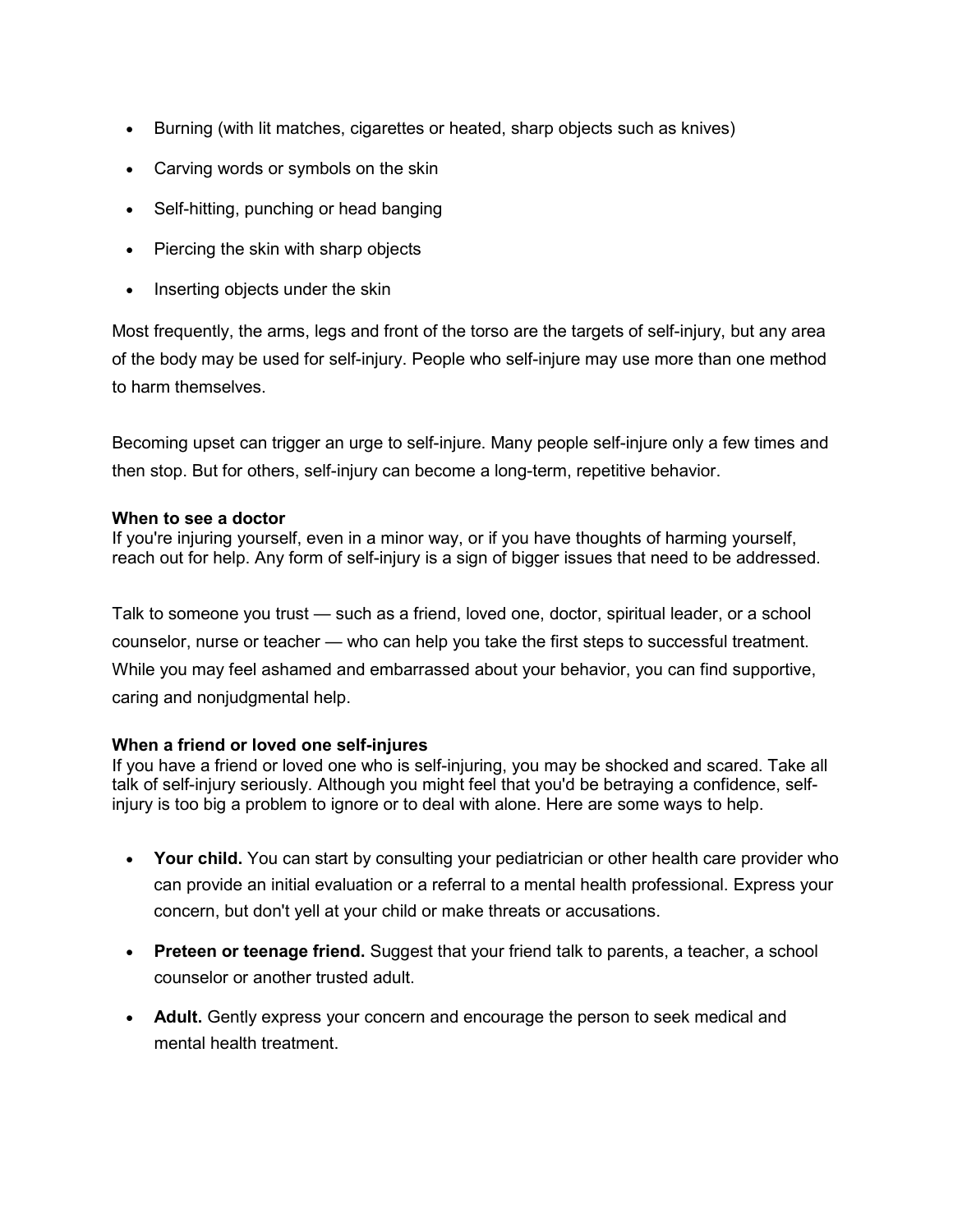# **When to get emergency help**

If you've injured yourself severely or believe your injury may be life-threatening, or if you think you may hurt yourself or attempt suicide, call 911 or your local emergency number immediately.

Also consider these options if you're having suicidal thoughts:

- Call your mental health professional if you're seeing one.
- Call a suicide hotline. In the U.S., call the National Suicide Prevention Lifeline at 1-800- 273-TALK (1-800-273-8255) or use their webchat on suicidepreventionlifeline.org/chat.
- Seek help from your school nurse or counselor, teacher, doctor, or other health care provider.
- Reach out to a close friend or loved one.
- Contact a spiritual leader or someone else in your faith community.

#### Causes

There's no one single or simple cause that leads someone to self-injure. In general, self-injury may result from:

- **Poor coping skills.** Nonsuicidal self-injury is usually the result of an inability to cope in healthy ways with psychological pain.
- **Difficulty managing emotions.** The person has a hard time regulating, expressing or understanding emotions. The mix of emotions that triggers self-injury is complex. For instance, there may be feelings of worthlessness, loneliness, panic, anger, guilt, rejection, self-hatred or confused sexuality

Through self-injury, the person may be trying to:

- Manage or reduce severe distress or anxiety and provide a sense of relief
- Provide a distraction from painful emotions through physical pain
- Feel a sense of control over his or her body, feelings, or life situations
- Feel something anything even if it's physical pain, when feeling emotionally empty
- Express internal feelings in an external way
- Communicate depression or distressful feelings to the outside world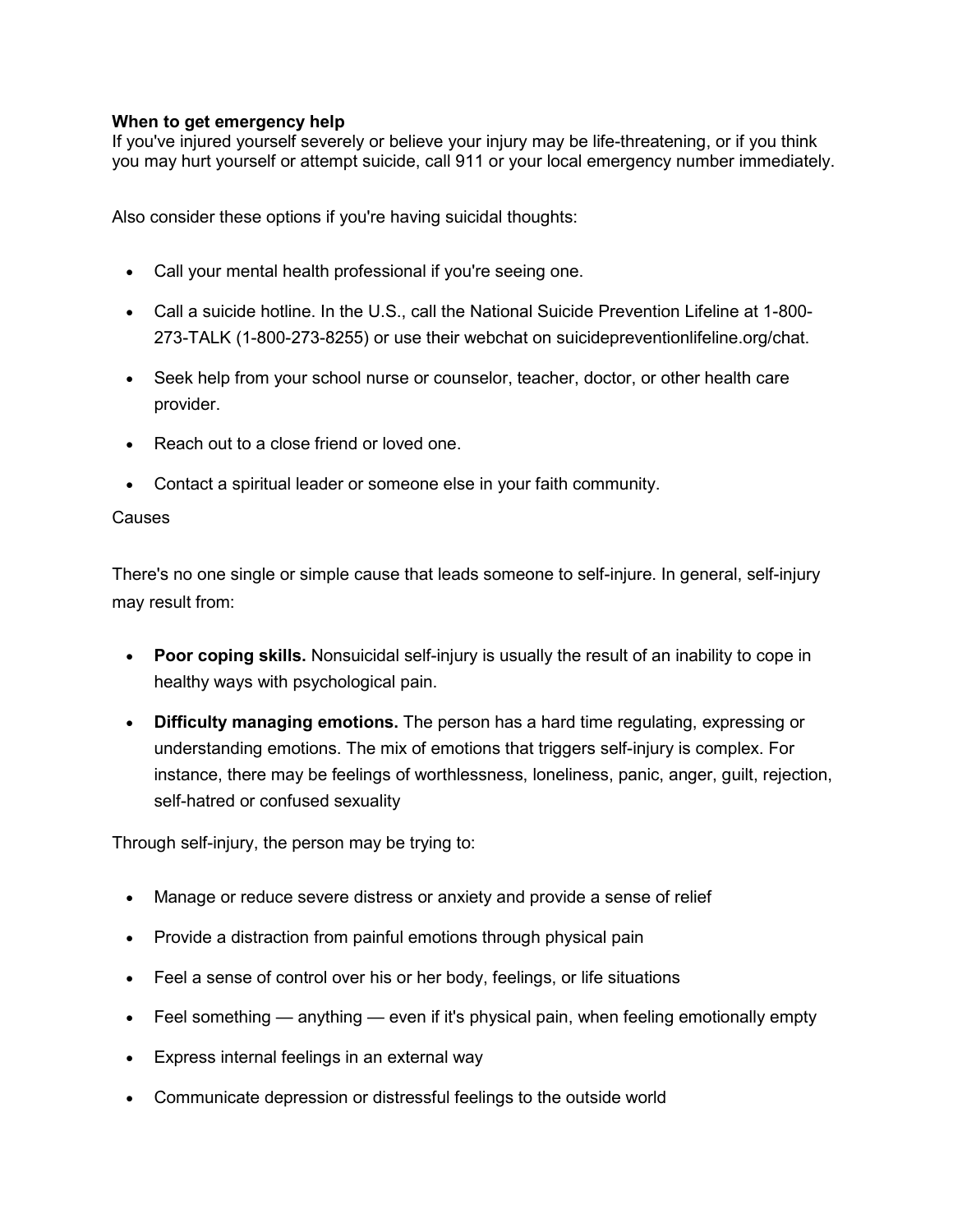Be punished for perceived faults

# Risk factors

Most people who self-injure are teenagers and young adults, although those in other age groups also self-injure. Self-injury often starts in the preteen or early teen years, when emotions are more volatile and teens face increasing peer pressure, loneliness, and conflicts with parents or other authority figures.

Certain factors may increase the risk of self-injury, including:

- **Having friends who self-injure.** People who have friends who intentionally harm themselves are more likely to begin self-injuring.
- **Life issues.** Some people who injure themselves were neglected, were sexually, physically or emotionally abused, or experienced other traumatic events. They may have grown up and still remain in an unstable family environment, or they may be young people questioning their personal identity or sexuality. Some people who self-injure are socially isolated.
- **Mental health issues.** People who self-injure are more likely to be highly self-critical and be poor problem-solvers. In addition, self-injury is commonly associated with certain mental disorders, such as borderline personality disorder, depression, anxiety disorders, post-traumatic stress disorder and eating disorders.
- **Alcohol or drug use.** People who harm themselves often do so while under the influence of alcohol or recreational drugs.

## **Complications**

Self-injury can cause a variety of complications, including:

- Worsening feelings of shame, guilt and low self-esteem
- Infection, either from wounds or from sharing tools
- Permanent scars or disfigurement
- Severe, possibly fatal injury
- Worsening of underlying issues and disorders, if not adequately treated